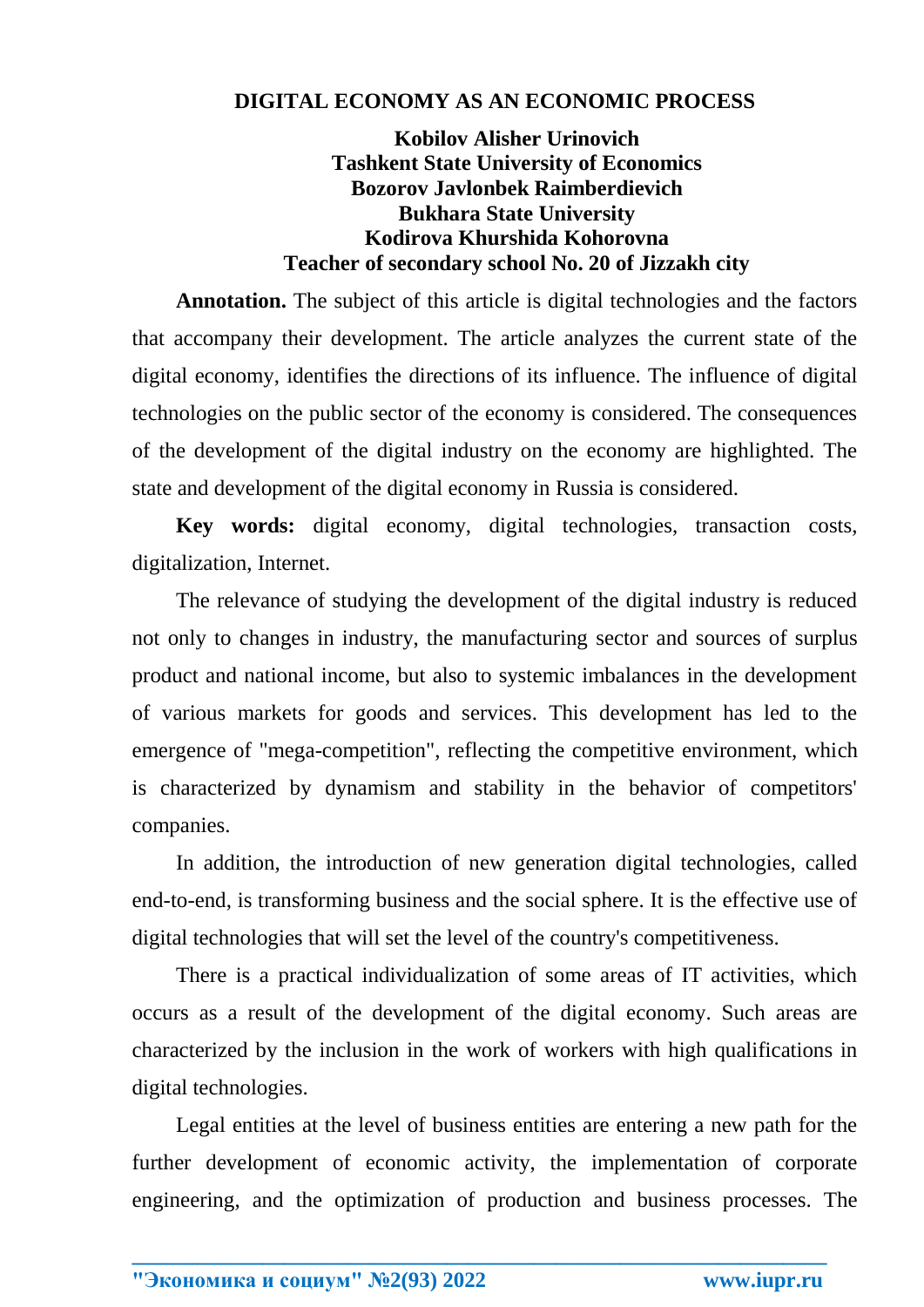company incorporates the results of the analysis of external digital technologies into the production processes, which increases the performance indicators. Increasing the competitiveness of manufactured products.

At the moment, digital technologies are being significantly introduced into various sectors of the country's economy, and they cannot be singled out as a separate area. The digital economy has different directions of influence:

• increase in real mobility, in fact, more intangible products are used, which have a more significant use dynamics than tangible ones.

• the growing importance of information as a separate category;

• the ability to create, store and use a large amount of information that has practical application.

Digital technologies are essential in the public sector of the economy. The development of digital technologies in the public sector of the economy plays an important role. Digital delivery of services is increasingly seen as a cost-cutting tool that delivers significant efficiencies as well as being an environmental avenue. This will enable public institutions to provide better and more timely services and be more open to the public. Digital government can become one of the ways to improve the efficiency of natural resource management and stimulate economic growth [1].

There are business models that are different from the old ones, network structures based on the methods of collective production and consumption, there is a transformation of relations in the market, which requires the development of new management decisions. The further development of digital technologies has consequences for the economic sphere. If now the share of retail on the Internet accounts for about 9-10% of all transactions, then in the future their number will only increase [2].

As part of the implementation of the national project "Digital Economy of the Russian Federation", the program "Digital Economy of the Russian Federation" operates. The program declares the following ambitious goals: creating an ecosystem of the digital economy, creating the necessary and sufficient conditions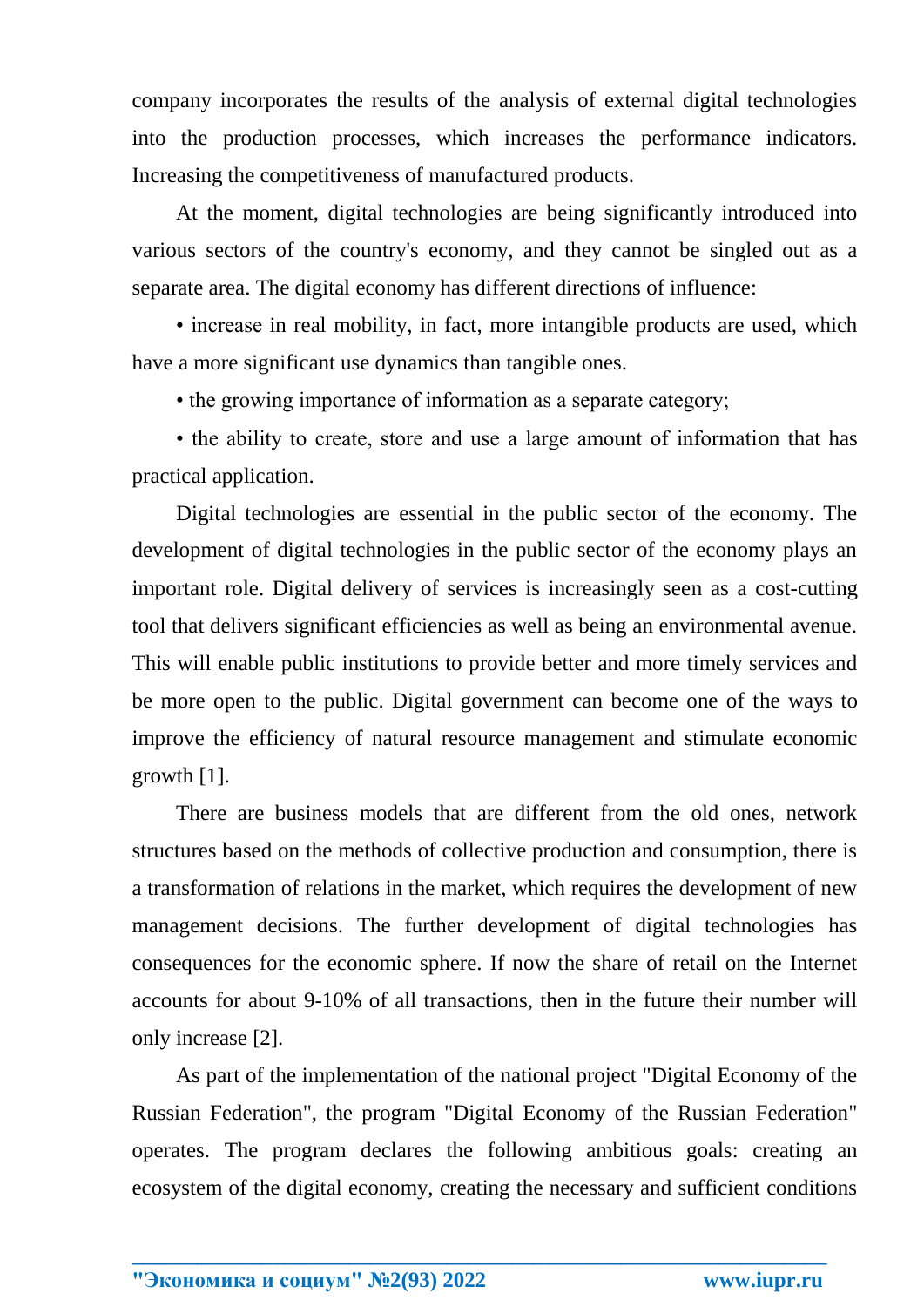for the institutional and infrastructural transformation of the Russian economy, removing existing barriers and obstacles to the emergence and development of high-tech industries and enterprises, as well as increasing competitiveness in the global market as separate industries, and the Russian economy as a whole.

The modern legal regulation of the Russian digital economy is based mainly on the regulation of the traditional rather than the digital economy. To date, a significant set of regulatory and legislative acts has been developed, the innovations of which can be applied and are already being applied in the context of the expansion of the digital economy. At the same time, special laws were adopted to regulate the digital economy and take into account its specifics.

The analysis showed that the existing approaches to the management of national digital strategies (NDCs) in different countries include such areas as improving the quality of e-government services, developing and improving information and telecommunications infrastructure, promoting ICT skills and competencies, improving security, supporting research, innovation and entrepreneurship by providing greater access to the Internet, e-services and information. Directions for further research are the preparation of measures to remove restrictions and problems of the digital transformation of the economy, as well as the development and implementation of a system for ensuring digital economic security.

The use of so-called end-to-end technologies (robotics and artificial intelligence) is a key factor in the digitalization of the economy. Digitalization based on digital data, information and communication technologies makes it possible to transform the national economy and society, which is the result of changing the way people interact economically, introducing innovations into the technological process. Harnessing the power of the global network through its intangible, machine-coded nature and software facilitates value creation, transactions, and cross-border interaction.

Thus, the digitalization of the national economy is becoming a factor for the country to increase the level of competitiveness in the world market and ensure